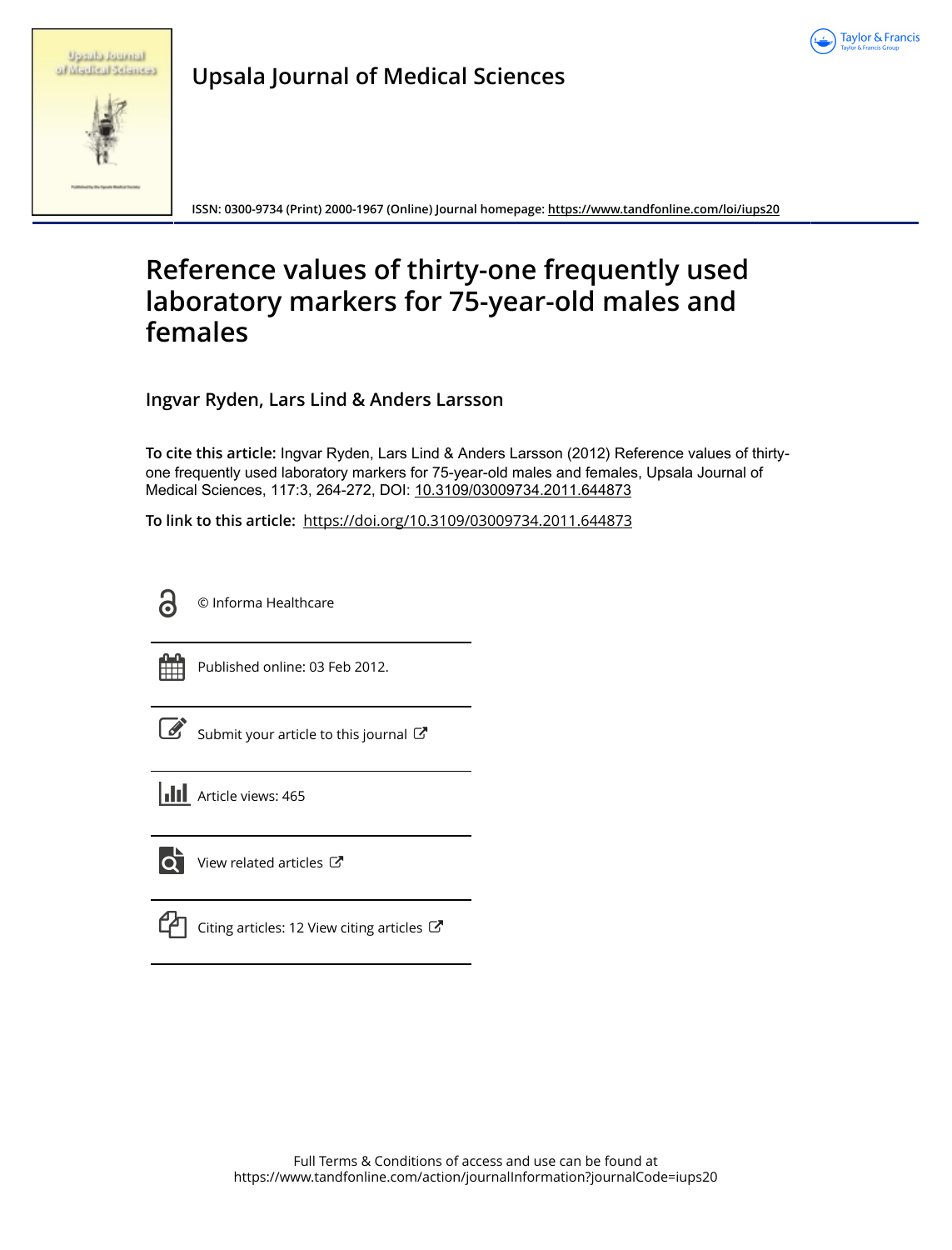## ORIGINAL ARTICLE

# Reference values of thirty-one frequently used laboratory markers for 75-year-old males and females

# INGVAR RYDEN $^{\rm l}$ , LARS LIND $^{\rm 2}$  & ANDERS LARSSON $^{\rm l}$

 $^1$ Department of Medical Sciences, Clinical Chemistry, Uppsala University, Uppsala, Sweden and  $^2$ Department of Medical Sciences, Internal Medicine, Uppsala University, Uppsala, Sweden

#### Abstract

Background. We have previously reported reference values for common clinical chemistry tests in healthy 70-year-old males and females. We have now repeated this study 5 years later to establish reference values also at the age of 75. It is important to have adequate reference values for elderly patients as biological markers may change over time, and adequate reference values are essential for correct clinical decisions.

*Methods.* We have investigated 31 frequently used laboratory markers in 75-year-old males ( $n = 354$ ) and females ( $n = 373$ ) without diabetes. The 2.5 and 97.5 percentiles for these markers were calculated according to the recommendations of the International Federation of Clinical Chemistry.

Results. Reference values are reported for 75-year-old males and females for 31 frequently used laboratory markers.

Conclusion. There were minor differences between reference intervals calculated with and without individuals with cardiovascular diseases. Several of the reference intervals differed from Scandinavian reference intervals based on younger individuals (Nordic Reference Interval Project).

Key words: Clinical chemistry, geriatrics, immunoassays, laboratory tests

#### Introduction

During the last fifty years the number of routine laboratory tests has increased dramatically. Today, many clinical laboratories produce more than one million test results per year, and many of these test results are for elderly patients. Elderly patients are often treated by the health care system, and they seek health care more often than individuals representing the age group 20–50 years (1). While the test results are aimed at elderly patients, the reference intervals provided by the laboratory together with the test results are often based on younger individuals. However, it is important to have at its disposal reference intervals that are appropriate for the patient tested. Thus, there is a need to review reference intervals for elderly patients. Regular updating of reference values is generally recommended as old reference values

might be inappropriate for today's population, thus resulting in misinterpretation of test results. First, reference values collected decades ago may be outdated due to changes in the population, such as better nutrition or changed degree of activity. Second, reagents are constantly improved and analytical techniques are developed that may change the test results. Third, many of elderly reference intervals may be based on relatively small populations resulting in less accurate reference intervals. Elderly publications also often lack important information regarding reference population, methods used, traceability, and imprecision. Without such information it is difficult to transfer and use published reference values of other laboratories.

For high-volume tests there are international calibrators that reduce intermanufacturer differences. Also, routine laboratories participate in external

(Received 17 November 2011; accepted 23 November 2011) ISSN 0300-9734 print/ISSN 2000-1967 online © 2012 Informa Healthcare<br>DOL: 10.3100/03000734.2011.644973 DOI: 10.3109/03009734.2011.644873

Correspondence: Anders Larsson, Department of Medical Sciences, University Hospital, S-751 85 Uppsala, Sweden. Fax: +46 18 552562. E-mail: anders.larsson@akademiska.se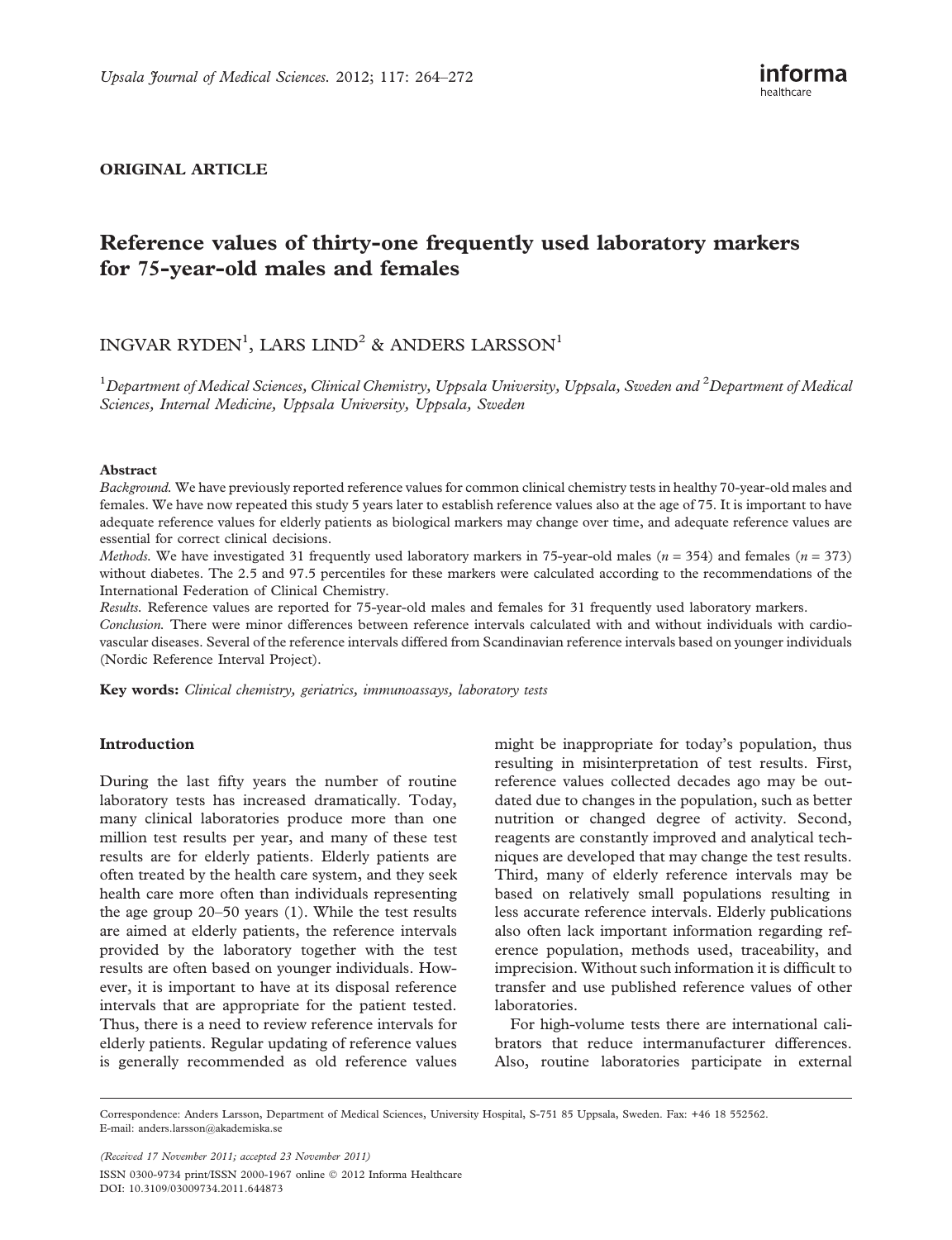quality assurance programs that aim to reduce interlaboratory differences (2-4). Results from these quality assurance programs verify that there are good interlaboratory agreements for high-volume laboratory markers. It should thus be possible to have common reference intervals, independent of the laboratory that performs the test. Increasing international communication between health care providers also increases the need for harmonization of laboratory test results including reference intervals (5). Several groups are presently establishing common reference values (6,7).

Many biomarkers change with age, and reference values based on a population in the age range 20–50 years may thus not be appropriate for 75-year-old patients.

We have previously reported reference values from this study cohort at the age of 70 (8). Since appropriate reference values are essential for quality patient care, we felt an urge to reinvestigate reference values for our most widely used serum analytes at the age of 75. The criteria for defining a 'healthy' population used to establish reference values vary. If very strict criteria are used in an elderly population the group may become very small and not really representative of the whole population. Many elderly individuals are treated with some type of medication and often have had symptoms of cardiovascular disease (CVD). When we set up the selection criteria for this study we decided to exclude all individuals with diabetes mellitus and then calculate reference values both for the whole group and for the subgroup without a history of CVD to be able to compare them with each other.

## Materials and methods

## Subjects

Eligible were all subjects aged 70 living in the community of Uppsala, Sweden. The subjects were chosen from the register of community living and were invited in a randomized order from the start of the study in April 2001 to the last-included subject in June 2005. The subjects received an invitation letter within 1 month of their 70th birthday in order to standardize for age. Of the 2025 subjects invited, 1016 subjects were investigated giving a participation rate of 50.1%. The study is part of the Prospective Investigation of the Vasculature in Uppsala Seniors (PIVUS) study (9).

These subjects were reinvestigated at age 75. At the reinvestigation, 821 participated and provided blood samples. Blood samples were collected in Vacutainer tubes without additives. After clotting, the samples

were centrifugated, and the sera were collected and frozen at  $-80^{\circ}$ C. The study was approved by the Ethics Committee of the University of Uppsala, and the participants gave informed consent prior to blood sampling. The study was performed in accordance with the ethical rules for human experimentation that are stated in the Declaration of Helsinki.

## Baseline investigation

The participants were asked to answer a questionnaire about their medical history, smoking habits, and regular medication. All subjects were investigated in the morning after an overnight fast. No medication or smoking was allowed after midnight. During the investigation, the subjects were supine in a quiet room maintained at a constant temperature. CVD was defined as myocardial infarction, stroke, and heart failure, but not hypertension.

#### Instrument

Serum alanine aminotransferase (ALT) (EC 2.6.1.2, reagent: 1655281), albumin (reagent: 8196057), alkaline phosphatase (EC 3.1.3.1, reagent: 1053180), apolipoprotein A1 (reagent: 6801737), apolipoprotein B (reagent: 6801738), bilirubin (reagent: 8383051), calcium (reagent: 1450261), chloride (reagent: 8445207), cholesterol (reagent: 1669829), creatinine (reagent: 8141947), creatine kinase (reagent: 8479396), C-reactive protein (reagent: CRP Vario®, Abbott Laboratories, Abbott Park, IL, USA), direct HDL-cholesterol (reagent: 6801895), g-glutamyltransferase (GGT) (EC 2.3.2.2, reagent: 8257289), iron (reagent: 1515808), lactate dehydrogenase (LDH) (reagent: 838489), pancreatic lipase (EC 3.1.1.3, reagent: 1668409), magnesium (reagent: 825593), phosphate (reagent: 1513209), potassium (reagent: 8157596), sodium (reagent: 8379034), transferrin (reagent: 6801767), triglycerides (reagent: 1336544), uric acid (reagent: 1943927), and urea (reagent: 8102204) measurements were performed on an Ortho Vitros FS 5.1 (Ortho Clinical Diagnostics, Rochester, NY, USA) and reported using SI units. If not stated otherwise within the brackets, the reagents were all obtained from Ortho Clinical Diagnostics. The assays were performed at the department of Clinical Chemistry, Kalmar, Sweden. The laboratory is accredited by Swedac (Borås, Sweden) according to ISO 17025. The assays are included in the Swedish laboratory external quality assurance program managed by Equalis (Uppsala, Sweden). The total analytical imprecision of the assays is presented in Table I, and the traceability of the methods is presented in Table II. From the test results the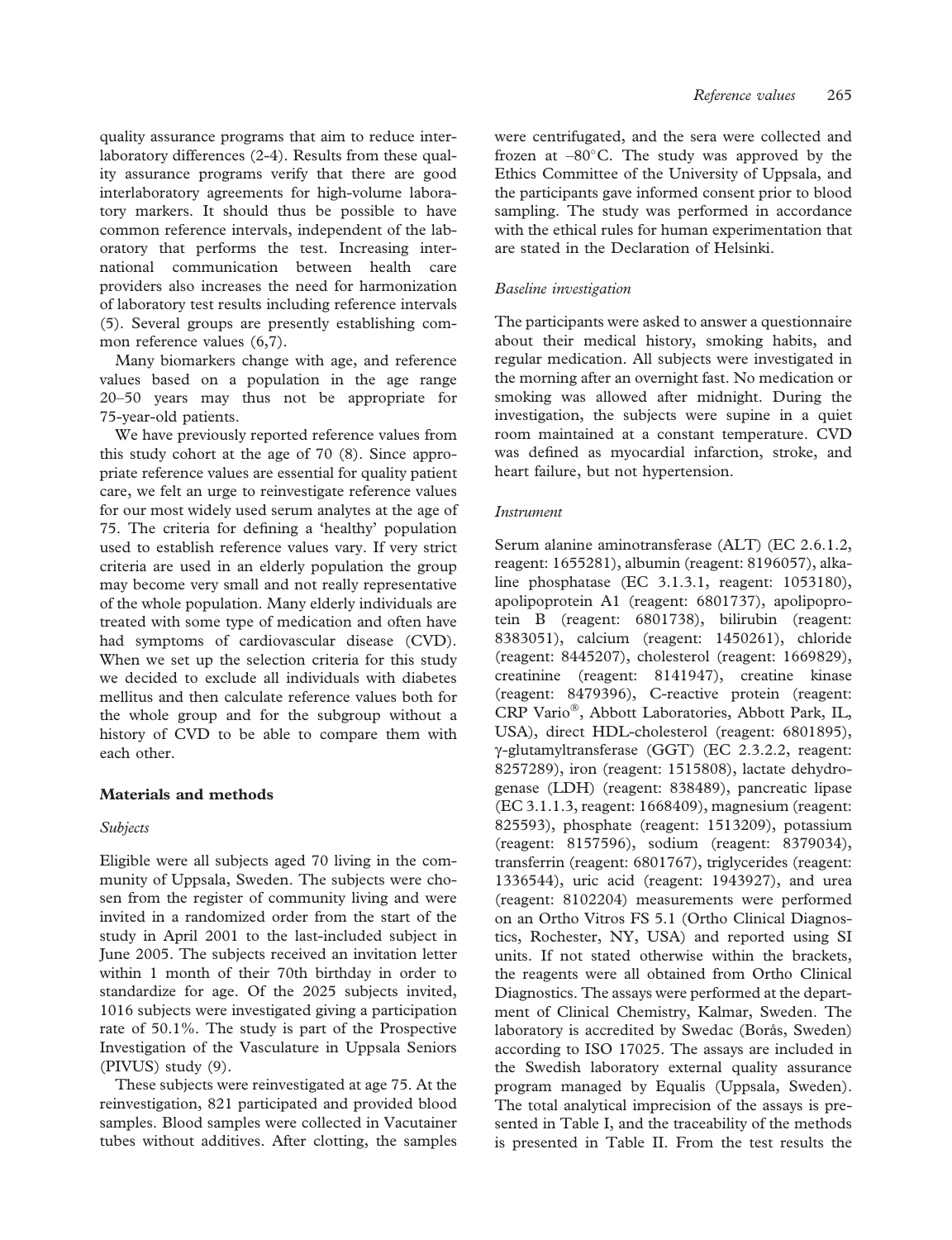Table I. Total analytical imprecision at two levels for the Vitros methods used to calculate the reference intervals.

| Analyte                           | Concentration<br>(two levels) | Coefficient of<br>variation (CV) |
|-----------------------------------|-------------------------------|----------------------------------|
| Alanine aminotransferase<br>(ALT) | $0.66$ $\mu$ kat/L            | 4.9%                             |
|                                   | $3.15$ $\mu$ kat/L            | 1.3%                             |
| Albumin                           | $23 \text{ g/L}$              | 2.4%                             |
|                                   | $47 \text{ g/L}$              | 1.8%                             |
| Alkaline phosphatase              | $1.6 \mu \text{kat/L}$        | 2.8%                             |
|                                   | $8.5$ $\mu$ kat/L             | 3.1%                             |
| Apolipoprotein A1                 | $1.08$ g/L                    | 2.1%                             |
|                                   | $1.91 \text{ g/L}$            | 3.7%                             |
| Apolipoprotein B                  | $0.89 \text{ g/L}$            | $2.1\%$                          |
|                                   | $1.84$ g/L                    | 1.7%                             |
| <b>Bilirubin</b>                  | 26 µmol/L                     | 2.9%                             |
|                                   | $256 \mu$ mol/L               | $1.1\%$                          |
| Calcium                           | $2.1 \text{ mmol/L}$          | 1.7%                             |
|                                   | $3.0 \text{ mmol/L}$          | 1.5%                             |
| Chloride                          | 81 mmol/L                     | $0.9\%$                          |
|                                   | $105$ mmol/L                  | 0.8%                             |
| Cholesterol                       | $3.8 \text{ mmol/L}$          | 1.0%                             |
|                                   | $6.3$ mmol/L                  | 1.0%                             |
| HDL-cholesterol                   | $1.0$ mmol/ $L$               | 2.5%                             |
|                                   | $1.6$ mmol/ $L$               | 2.2%                             |
| Creatinine                        | 76 µmol/L                     | 1.3%                             |
|                                   | 504 $\mu$ mol/L               | 1.2%                             |
| Creatine kinase                   | 2.7 µkat/L                    | $3.3\%$                          |
|                                   | $15.2 \mu \text{kat}/L$       | 4.1%                             |
| C-reactive protein (CRP)          | 5.5 mg/ $L$                   | $5.0\%$                          |
|                                   | $84 \text{ mg/L}$             | 5.9%                             |
| γ-Glutamyltransferase (GGT)       | $1.2 \mu \text{kat}/L$        | 2.6%                             |
|                                   | 7.4 $\mu$ kat/L               | 1.8%                             |
| Glucose                           | $4.2 \text{ mmol/L}$          | 2.5%                             |
|                                   | $6.5$ mmol/ $L$               | 2.4%                             |
| Iron                              | 19 μmol/L                     | 2.2%                             |
|                                   | 45 µmol/L                     | 1.5%                             |
| Lactate dehydrogenase (LDH)       | $2.7 \mu \text{kat}/\text{L}$ | 2.5%                             |
|                                   | $9.2$ $\mu$ kat/L             | 1.5%                             |
| Lipase                            | $2.7 \mu \text{kat}/\text{L}$ | 2.6%                             |
|                                   | $10.0 \mu \text{kat/L}$       | 1.0%                             |
| Magnesium                         | $0.9$ mmol/L                  | 1.7%                             |
|                                   | $1.8 \text{ mmol/L}$          | 1.2%                             |
| Phosphate                         | $1.1 \text{ mmol/L}$          | 1.4%                             |
|                                   | $2.3 \text{ mmol/L}$          | 0.7%                             |
| Potassium                         | $3.1 \text{ mmol/L}$          | $0.9\%$                          |
|                                   | $5.4 \text{ mmol/L}$          | 0.7%                             |
|                                   |                               |                                  |

| Analyte       | Concentration<br>(two levels) | Coefficient of<br>variation (CV) |
|---------------|-------------------------------|----------------------------------|
| Sodium        | $117 \text{ mmol/L}$          | $1.5\%$                          |
|               | $143 \text{ mmol/L}$          | 1.7%                             |
| Transferrin   | $1.3 \text{ g/L}$             | 2.0%                             |
|               | $6.0 \text{ g/L}$             | 3.7%                             |
| Triglycerides | $1.3 \text{ mmol/L}$          | $0.7\%$                          |
|               | $2.7 \text{ mmol/L}$          | $1.1\%$                          |
| Urate         | $250 \mu$ mol/L               | 1.2%                             |
|               | $630 \mu$ mol/L               | 1.4%                             |
| Urea          | $5.6 \text{ mmol/L}$          | $2.5\%$                          |
|               | $20.3$ mmol/L.                | $2.2\%$                          |

following variables were also calculated: ApoB/ ApoA1 ratio, LDL-cholesterol (LDL-cholesterol = cholesterol – (HDL-cholesterol + Triglycerides/ 2.2)), LDL/HDL ratio, total iron binding capacity (TIBC) (TIBC ( $\mu$ mol/L) = 25 × transferrin ( $g$ /L)), and transferrin saturation (iron saturation saturation  $(\%) = 100 \times \text{iron/TIBC}$ .

Blood glucose was analyzed in whole blood on a HemoCue instrument (HemoCue®, Ängelholm, Sweden) with reagents from the manufacturer.

#### Statistical calculations

Calculations of reference values were performed by bootstrap estimation utilizing RefVal 4.0 (Department of Clinical Chemistry, Rikshospitalet, N-0027 Oslo, Norway). RefVal fulfills the recommendations of the International Federation of Clinical Chemistry on the statistical treatment of reference values (10,11). Comparisons between groups were performed with Mann– Whitney U test (Statistica, StatSoft, Tulsa, OK, USA).

## Results

#### Description of the study population

Basic characteristics of the total samples are presented in Table III. After the exclusion of individuals with diabetes the study population consisted of 373 females (338 without CVD) and 354 males (274 without CVD).

#### Reference values

The 2.5 and 97.5 percentiles for males and females with and without CVD are presented in Table IV. The corresponding values obtained in the Nordic Reference Interval Project (NORIP) are presented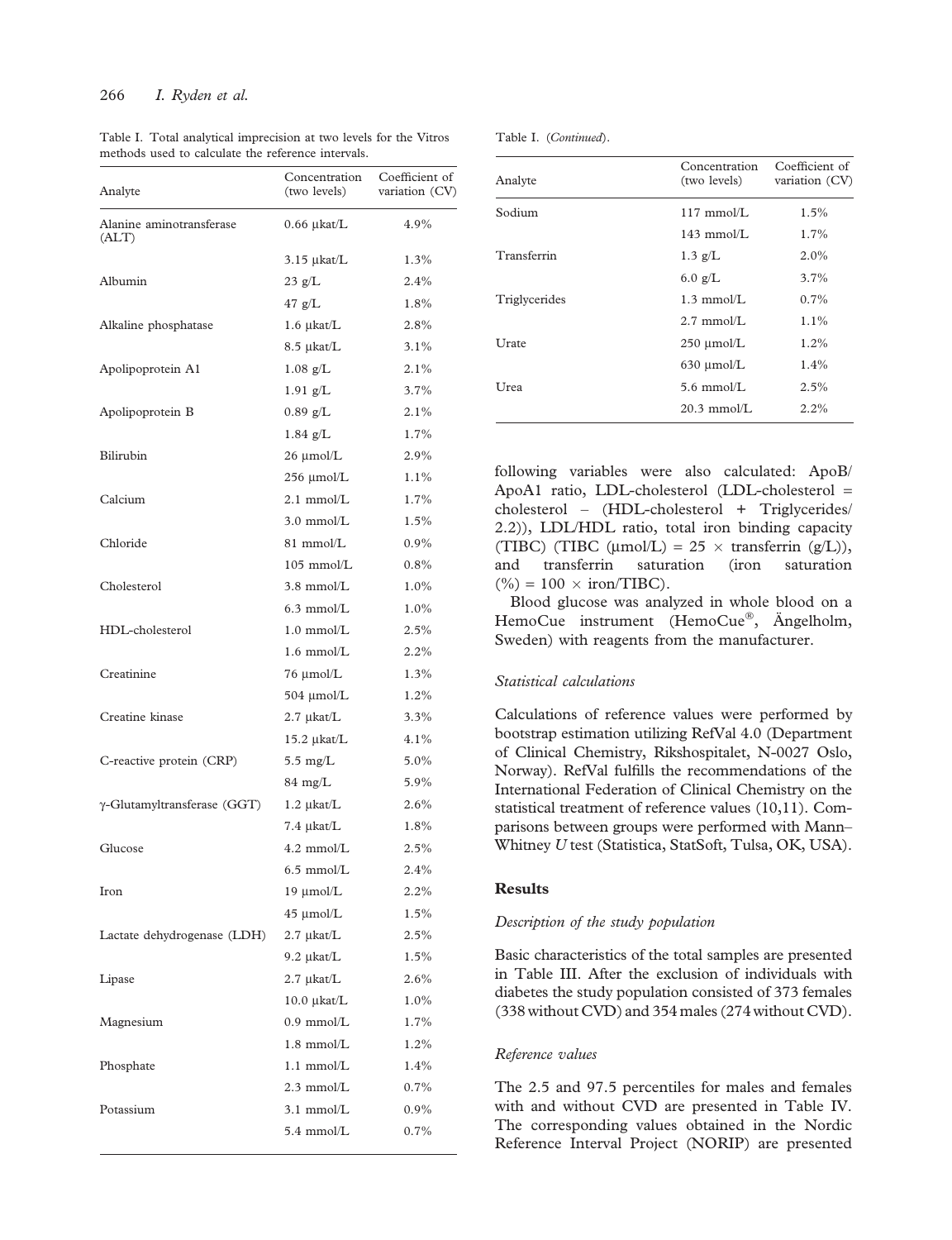| Alanine aminotransferase<br>(ALT) | IFCC reference method                                     |
|-----------------------------------|-----------------------------------------------------------|
| Albumin                           | NIST SRM 927c                                             |
| Alkaline phosphatase              | IFCC reference method                                     |
| Apolipoprotein A1                 | WHO-IFCC RR SP1-01                                        |
| Apolipoprotein B                  | WHO-IFCC RR SP3-08                                        |
| <b>Bilirubin</b>                  | NIST SRM 916a                                             |
| Calcium                           | NIST SRM 915a                                             |
| Chloride                          | NIST SRM 919a                                             |
| Cholesterol                       | <b>NIST 911b</b>                                          |
| Creatinine                        | NIST, SRM914                                              |
| Creatine kinase                   | Scandinavian Committee on<br>Enzymes                      |
| C-reactive protein (CRP)          | <b>IRMM/IFCC CRM 470</b>                                  |
| Glucose                           | Isotope dilution mass<br>spectrometry (IDMS)              |
| γ-Glutamyltransferase<br>(GGT)    | IFCC reference method                                     |
| HDI-cholesterol                   | NIST SRM 911b                                             |
| Iron                              | NIST SRM 937                                              |
| Lactate dehydrogenase<br>(LDH)    | Pyruvate-to-lactate total lactate<br>dehydrogenase method |
| Magnesium                         | <b>NIST SRM 929</b>                                       |
| Phosphate                         | NIST SRM 200                                              |
| Potassium                         | NIST SRM 918a                                             |
| Sodium                            | NIST SRM 919a                                             |
| Transferrin                       | IRMM/IFCC CRM 470                                         |
| Triglycerides                     | CDC reference method                                      |
| Urate                             | NIST SRM 913a                                             |
| Urea                              | NIST SRM 912a                                             |

Table II. Traceability of standardizations of methods used to calculate the reference intervals.

in the Appendix (12,13, (available online at http:// www.informahealthcare.com/doi/abs/10.3109/03009 734.2011.644873)).

### Mann–Whitney tests comparing males and females with and without CVD

At a P level of 0.01 only urate  $(P = 0.00008)$  showed significant differences between males with and without CVD. Despite the significant difference between males with and without CVD, the calculated reference interval after exclusion of individuals with CVD were within the 90% confidence interval of the reference interval calculated with individuals including CVD.

At the same significance level, cholesterol  $(P = 0.0006)$ , CRP  $(P < 0.0001)$ , transferrin  $(P = 0.006)$ , and apolipoprotein ratio  $(P = 0.0001)$ showed significant differences between females with

Table III. Basic characteristics for the persons included in the reference material  $(n = 727)$ .

|                               | Females,<br>median (IOR) | Males,<br>median (IOR) |
|-------------------------------|--------------------------|------------------------|
| Females/<br>males (number)    | 373                      | 354                    |
| Height (cm)                   | $161(157-165)$           | 175 (172-180)          |
| Weight (kg)                   | $69(60 - 78)$            | $79(73 - 88)$          |
| Waist circumfer-<br>ence (cm) | $91(82 - 98)$            | $93(86-102)$           |
| $BMI$ (kg/m <sup>2</sup> )    | 26.3(23.4–29.4)          | $26.1(24.0-28.5)$      |
| Waist/hip ratio               | $0.91(0.87-0.97)$        | $0.97(0.92 - 1.01)$    |
| $DBP$ (mmHg)                  | $76(70-80)$              | $76(70-84)$            |
| $SBP$ (mmHg)                  | $150(140-164)$           | 146 (134-158)          |

BMI = body mass index; DBP = diastolic blood pressure; SBP = systolic blood pressure.

and without CVD. However, the reference intervals for these markers after exclusion of females with CVD were still within the 90% confidence interval of the corresponding reference interval for all females.

#### **Discussion**

The definition of appropriate reference values is an important responsibility for clinical laboratories. The task of creating well defined and accurate reference intervals is often costly and time-consuming compared to validating reference values provided by the assay manufacturer. However, such reference intervals often lackindividuals older than 60–65 years of age. Following the recommendations of the International Federation of ClinicalChemistry, we have established reference values based on 75-year-old healthy males and females for a group of common serum analytes. The study population was recruited in the county of Uppsala, Sweden, and we have previously reported normal values for this cohort at the age of 70 (8). As the number of individuals with cardiovascular disease (CVD) increases with age and the prevalence of CVD in elderly populations can be very high, it could be debated whether individuals with CVD should be included or not. Exclusion of a large fraction of individuals when calculating a reference intervalis not optimal as itmay induce a bias when using the results for comparison with patients. However, CVD is a heterogeneous group, and in most cases a history of CVD should not affect the biomarkers used in this study. We thus decided to include individuals with CVD in the reference material and then calculate reference values with and without individuals with CVD. Mann–Whitney tests comparing the groups with and without CVD showed that there were few significant differences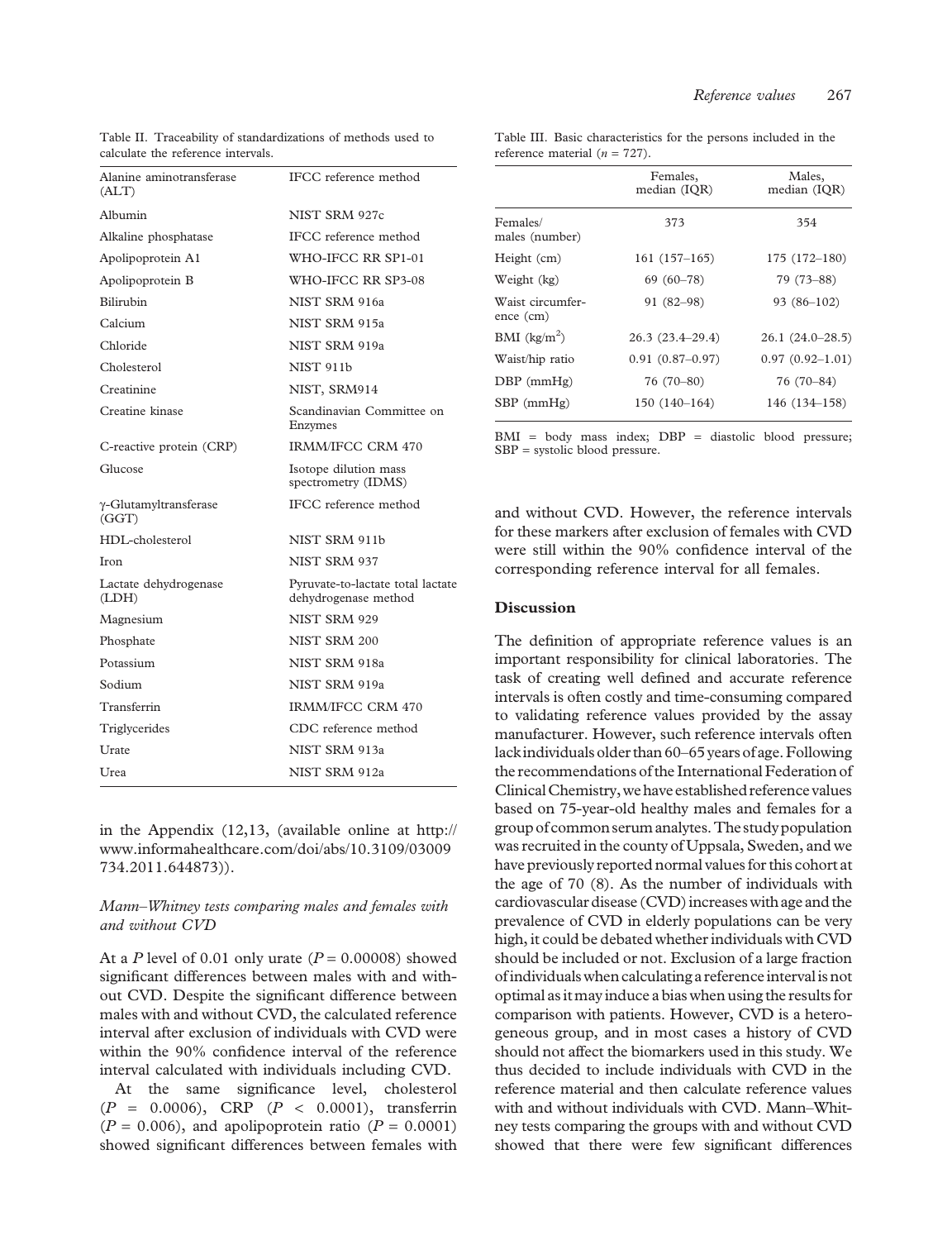|            | Table IV. Calculated upper (97.5 percentile) and lower (2.5 percentile) limits for the reference intervals and 90% confidence intervals (in |  |  |  |  |  |
|------------|---------------------------------------------------------------------------------------------------------------------------------------------|--|--|--|--|--|
| brackets). |                                                                                                                                             |  |  |  |  |  |

| ALT (µkat/L)                             |                     |                        |
|------------------------------------------|---------------------|------------------------|
| Males, all                               | $0.21(0.18-0.23)$   | $0.75(0.64-0.85)$      |
| Males, without CVD                       | $0.20(0.18-0.23)$   | $0.76$ $(0.62 - 0.90)$ |
| Females, all                             | $0.20(0.18 - 0.20)$ | $0.60(0.51-0.69)$      |
| Females, without CVD                     | $0.19(0.18-0.20)$   | $0.60(0.52-0.67)$      |
| Albumin $(g/L)$                          |                     |                        |
| Males, all                               | $37.2(36.3-38.1)$   | 52.5 (51.7–53.2)       |
| Males, without CVD                       | 37.5 (36.7–38.2)    | 52.1 (51.1–53.2)       |
| Females, all                             | 38.2 (37.7–38.8)    | $51.1(50.3 - 52.0)$    |
| Females, without CVD                     | 38.2 (37.7–38.8)    | $51.1(50.3-52.3)$      |
| Alkaline phosphatase (µkat/L)            |                     |                        |
| Males, all                               | $0.86(0.81-0.91)$   | $2.19(1.99-2.39)$      |
| Males, without CVD                       | $0.86(0.80-0.92)$   | $2.09(1.84-2.33)$      |
| Females, all                             | $0.84(0.78-0.90)$   | $2.34(2.04-2.65)$      |
| Females, without CVD                     | $0.86(0.81-0.91)$   | $2.42(2.11 - 2.74)$    |
| Apolipoprotein A1 (g/L)                  |                     |                        |
| Males, all                               | $1.10(1.07-1.12)$   | $2.22(2.13-2.31)$      |
| Males, without CVD                       | $1.11(1.08-1.14)$   | $2.26(2.10-2.42)$      |
| Females, all                             | $1.33(1.28-1.38)$   | $2.50(2.30-2.71)$      |
| Females, without CVD                     | $1.34(1.29-1.40)$   | $2.52(2.32 - 2.72)$    |
| Apolipoprotein $B(g/L)$                  |                     |                        |
| Males, all                               | $0.64(0.59-0.68)$   | $1.61(1.55-1.67)$      |
| Males, without CVD                       | $0.66(0.61-0.71)$   | $1.60(1.54-1.66)$      |
| Females, all                             | $0.74(0.70-0.77)$   | $1.71(1.66-1.76)$      |
| Females, without CVD                     | $0.73(0.69 - 0.77)$ | $1.70(1.65-1.76)$      |
| Apolipoprotein B/Apolipoprotein A1 ratio |                     |                        |
| Males, all                               | $0.4(0.3-0.4)$      | $1.2(1.1-1.2)$         |
| Males, without CVD                       | $0.4(0.3-0.4)$      | $1.1(1.0-1.2)$         |
| Females, all                             | $0.3(0.3-0.4)$      | $1.1(1.0-1.1)$         |
| Females, without CVD                     | $0.3(0.3-0.4)$      | $1.1(1.0-1.1)$         |
| Bilirubin (µmol/L)                       |                     |                        |
| Males, all                               | $1.7(1.6-1.9)$      | $18.8(16.8-20.8)$      |
| Males, without CVD                       | $1.8(1.6-2.0)$      | $18.2(16.3-20.1)$      |
| Females, all                             | $1.7(1.7-1.7)$      | $11.8(11.1-12.6)$      |
| Females, without CVD                     | $1.7(1.7-1.7)$      | $11.6(10.9-12.3)$      |
| Calcium (mmol/L)                         |                     |                        |
| Males, all                               | $2.18(2.16 - 2.20)$ | $2.55(2.52-2.59)$      |
| Males, without CVD                       | $2.19(2.18 - 2.20)$ | $2.55(2.52-2.58)$      |
| Females, all                             | 2.22 (2.19–2.24)    | $2.57(2.54-2.60)$      |
| Females, without CVD                     | $2.22(2.20-2.24)$   | $2.57(2.54 - 2.60)$    |
| Chloride (mmol/L)                        |                     |                        |
| Males, all                               | $102(101-102)$      | $111(110-112)$         |
| Males, without CVD                       | $102(101-103)$      | $111(110-111)$         |
| Females, all                             | 99 (98–101)         | $111(111-112)$         |
| Females, without CVD                     | 99 (98–101)         | $111(111-112)$         |
|                                          |                     |                        |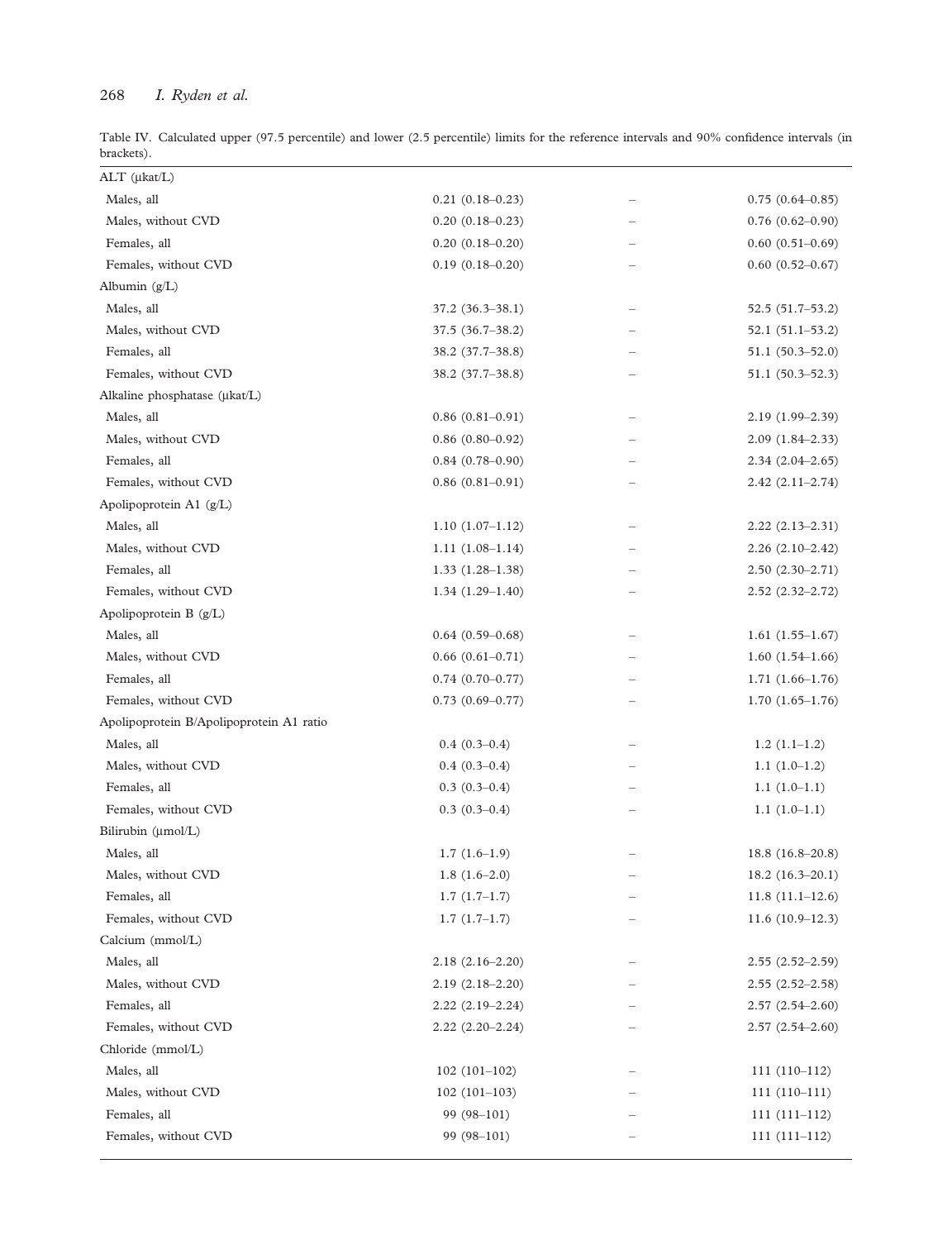Table IV. (Continued).

| Cholesterol (mmol/L)                 |                     |                      |
|--------------------------------------|---------------------|----------------------|
| Males, all                           | $3.2(3.0-3.4)$      | $7.4(7.2-7.6)$       |
| Males, without CVD                   | $3.5(3.3-3.8)$      | $7.4(7.2-7.6)$       |
| Females, all                         | $3.9(3.6-4.2)$      | $7.9(7.7-8.2)$       |
| Females, without CVD                 | 4.1 $(3.8-4.4)$     | $8.0(7.7-8.3)$       |
| Creatinine (µmol/L)                  |                     |                      |
| Males, all                           | $62(61-64)$         | $133(123-143)$       |
| Males, without CVD                   | $62(60-64)$         | $123(111-136)$       |
| Females, all                         | $53(51-54)$         | $101(96-107)$        |
| Females, without CVD                 | 53 (51–54)          | $98(93-104)$         |
| Creatine kinase (µkat/L)             |                     |                      |
| Males, all                           | $0.45(0.35-0.54)$   | $4.90(4.06 - 5.77)$  |
| Males, without CVD                   | $0.44(0.32-0.56)$   | $5.19(4.12 - 6.25)$  |
| Females, all                         | $0.44(0.36-0.52)$   | $3.35(2.91-3.80)$    |
| Females, without CVD                 | $0.46(0.37-0.55)$   | $3.45(2.96-3.94)$    |
| C-reactive protein (CRP) (mg/L)      |                     |                      |
| Males, all                           | $0.32(0.23 - 0.42)$ | 24.11 (16.02-32.20)  |
| Males, without CVD                   | $0.36(0.25-0.47)$   | 23.50 (17.11–29.89)  |
| Females, all                         | $0.37(0.29 - 0.45)$ | 15.89 (12.46–19.32)  |
| Females, without CVD                 | $0.37(0.29 - 0.44)$ | $16.49(11.89-21.10)$ |
| γ-Glutamyltransferase (GGT) (μkat/L) |                     |                      |
| Males, all                           | $0.29(0.28-0.31)$   | $2.12(1.87-2.38)$    |
| Males, without CVD                   | $0.29(0.27-0.32)$   | $2.06(1.79-2.33)$    |
| Females, all                         | $0.25(0.24 - 0.26)$ | $1.77(1.34 - 2.20)$  |
| Females, without CVD                 | $0.25(0.24 - 0.26)$ | $1.62(1.14-2.09)$    |
| Glucose (mmol/L)                     |                     |                      |
| Males, all                           | $3.8(3.7-3.9)$      | 6.6(6.2–7.0)         |
| Males, without CVD                   | $3.8(3.7-4.0)$      | $6.5(6.1-6.8)$       |
| Females, all                         | $3.8(3.6-4.0)$      | $6.2(6.0-6.3)$       |
| Females, without CVD                 | $3.7(3.6-4.0)$      | $6.2(6.0-6.4)$       |
| HDL-cholesterol (mmol/L)             |                     |                      |
| Males, all                           | $0.77(0.72-0.82)$   | $2.29(2.10-2.48)$    |
| Males, without CVD                   | $0.80(0.75-0.84)$   | $2.35(2.13 - 2.58)$  |
| Females, all                         | $1.02(0.98-1.06)$   | $2.78(2.57-3.00)$    |
| Females, without CVD                 | $1.03(0.98-1.09)$   | $2.82(2.60-3.04)$    |
| Iron $(\mu \text{mol/L})$            |                     |                      |
| Males, all                           | $8.3(6.8-9.9)$      | 34.3 (32.9–35.6)     |
| Males, without CVD                   | $8.4(6.3-10.4)$     | $34.8(33.3-36.3)$    |
| Females, all                         | $8.8(8.0-9.7)$      | $28.8(27.5-30.1)$    |
| Females, without CVD                 | $8.9(7.9-9.8)$      | 28.7 (27.5–30.0)     |
| Lactate dehydrogenase (LDH) (µkat/L) |                     |                      |
| Males, all                           | $1.6(1.5-1.7)$      | $3.3(3.0-3.6)$       |
| Males, without CVD                   | $1.6(1.5-1.7)$      | $3.4(3.0-3.8)$       |
| Females, all                         | $1.6(1.5-1.7)$      | $3.4(3.3-3.5)$       |
| Females, without CVD                 | $1.6(1.5-1.7)$      | $3.3(3.2-3.4)$       |
|                                      |                     |                      |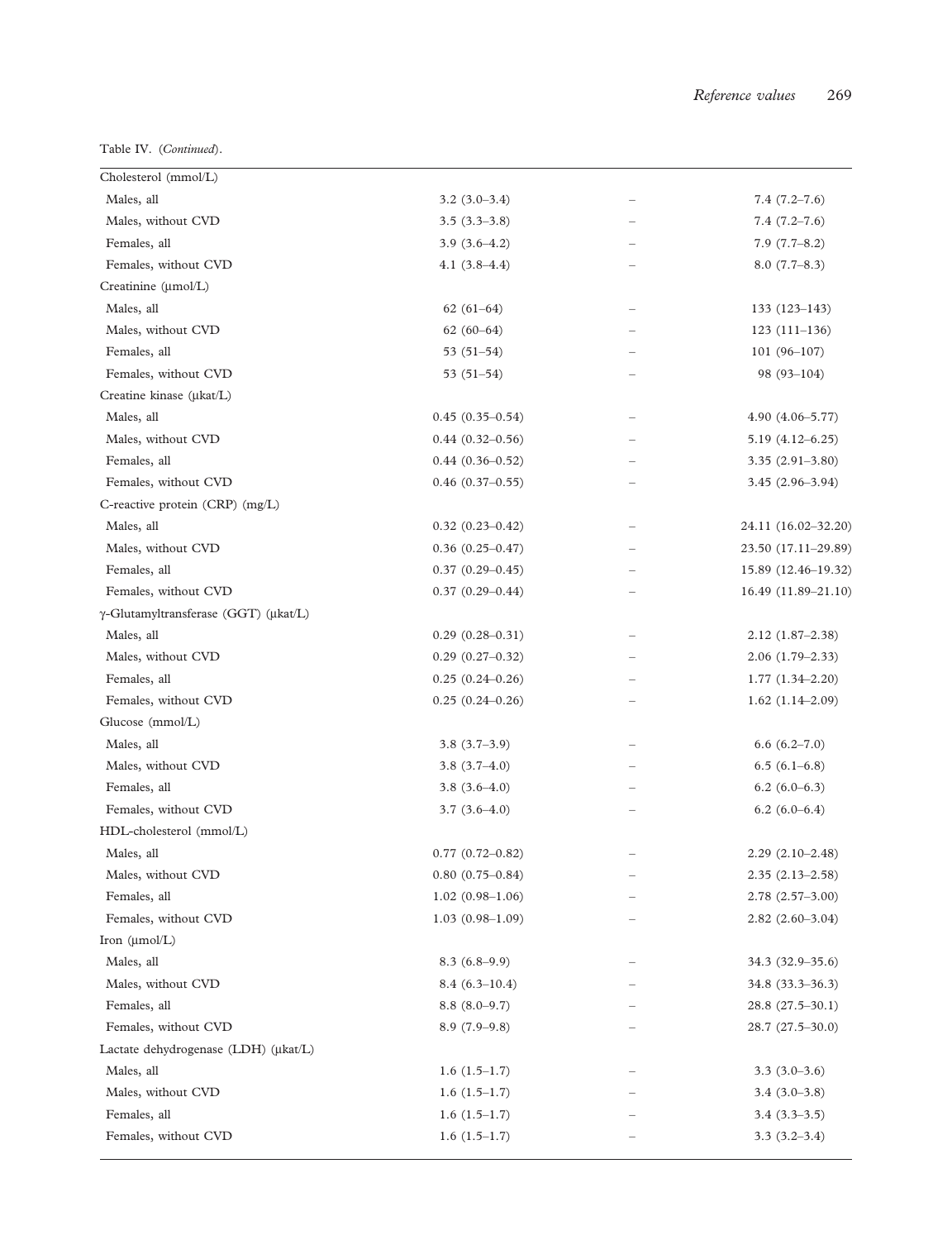Table IV. (Continued).

| LDL-cholesterol (mmol/L)              |                        |                 |                      |
|---------------------------------------|------------------------|-----------------|----------------------|
| Males, all                            | $1.4(1.2-1.7)$         | $\qquad \qquad$ | $5.4(5.1-5.7)$       |
| Males, without CVD                    | $1.8(1.6-1.9)$         |                 | $5.4(5.0-5.7)$       |
| Females, all                          | $1.8(1.6-2.0)$         |                 | $5.4(5.2-5.6)$       |
| Females, without CVD                  | $1.8(1.6-2.0)$         |                 | $5.4(5.1-5.7)$       |
| LDL-cholesterol/HDL-cholesterol ratio |                        |                 |                      |
| Males, all                            | $0.9(0.8-1.1)$         |                 | 4.6 $(4.3-5.0)$      |
| Males, without CVD                    | $1.1(0.9-1.2)$         |                 | 4.6 $(4.4-4.9)$      |
| Females, all                          | $0.9(0.8-1.0)$         |                 | $4.2(3.9-4.5)$       |
| Females, without CVD                  | $0.9(0.8-1.0)$         |                 | $4.1(3.8-4.5)$       |
| Lipase (µkat/L)                       |                        |                 |                      |
| Males, all                            | $0.60(0.52-0.68)$      |                 | 5.61 (4.88–6.34)     |
| Males, without CVD                    | $0.60$ $(0.48 - 0.73)$ |                 | 5.35 (4.68–6.03)     |
| Females, all                          | $0.74(0.61 - 0.87)$    |                 | 5.84 (4.99–6.68)     |
| Females, without CVD                  | $0.70(0.55-0.85)$      |                 | 5.66 (4.79–6.53)     |
| Magnesium (mmol/L)                    |                        |                 |                      |
| Males, all                            | $0.72(0.70-0.74)$      |                 | $0.94(0.92-0.95)$    |
| Males, without CVD                    | $0.71(0.69 - 0.74)$    |                 | $0.94(0.93-0.96)$    |
| Females, all                          | $0.70(0.68 - 0.72)$    |                 | $0.93(0.92-0.94)$    |
| Females, without CVD                  | $0.70(0.67-0.73)$      |                 | $0.93(0.92-0.94)$    |
| Phosphate (mmol/L)                    |                        |                 |                      |
| Males, all                            | $0.86(0.82 - 0.90)$    |                 | $1.38(1.33 - 1.42)$  |
| Males, without CVD                    | $0.84(0.77-0.90)$      |                 | $1.35(1.32-1.38)$    |
| Females, all                          | $0.98(0.93-1.02)$      |                 | $1.47(1.44-1.50)$    |
| Females, without CVD                  | $0.97(0.92 - 1.01)$    |                 | $1.47(1.43-1.51)$    |
| Potassium (mmol/L)                    |                        |                 |                      |
| Males, all                            | $3.7(3.6-3.8)$         |                 | $4.9(4.7-5.0)$       |
| Males, without CVD                    | $3.7(3.6-3.8)$         |                 | $4.9(4.7-5.0)$       |
| Females, all                          | $3.7(3.6-3.8)$         |                 | 4.8 $(4.7-4.8)$      |
| Females, without CVD                  | $3.6(3.5-3.7)$         |                 | $4.8(4.7-4.8)$       |
| Sodium (mmol/L)                       |                        |                 |                      |
| Males, all                            | $137(137-138)$         |                 | $146(145-147)$       |
| Males, without CVD                    | 137 (136-138)          |                 | $145(145-146)$       |
| Females, all                          | $135(134-137)$         |                 | $145(145-146)$       |
| Females, without CVD                  | $135(134-137)$         |                 | $145(145-146)$       |
| TIBC (µmol/L)                         |                        |                 |                      |
| Males, all                            | 44.4 (41.6–47.2)       |                 | $82.2(76.8-87.6)$    |
| Males, without CVD                    | $43.8(41.0-46.7)$      |                 | 76.8 (71.6–82.0)     |
| Females, all                          | $45.3(42.8 - 47.5)$    |                 | 82.3(78.7–85.9)      |
| Females, without CVD                  | 45.0 (42.4–47.5)       |                 | 79.3 (76.6-82.0)     |
| Transferrin (g/L)                     |                        |                 |                      |
| Males, all                            | $1.79(1.70-1.88)$      |                 | $3.27(3.06-3.48)$    |
| Males, without CVD                    | $1.77(1.67-1.87)$      |                 | $3.06$ $(2.85-3.27)$ |
| Females, all                          | $1.80(1.70-1.89)$      |                 | $3.27(3.13 - 3.42)$  |
| Females, without CVD                  | $1.79(1.68-1.89)$      |                 | $3.16(3.06-3.25)$    |
|                                       |                        |                 |                      |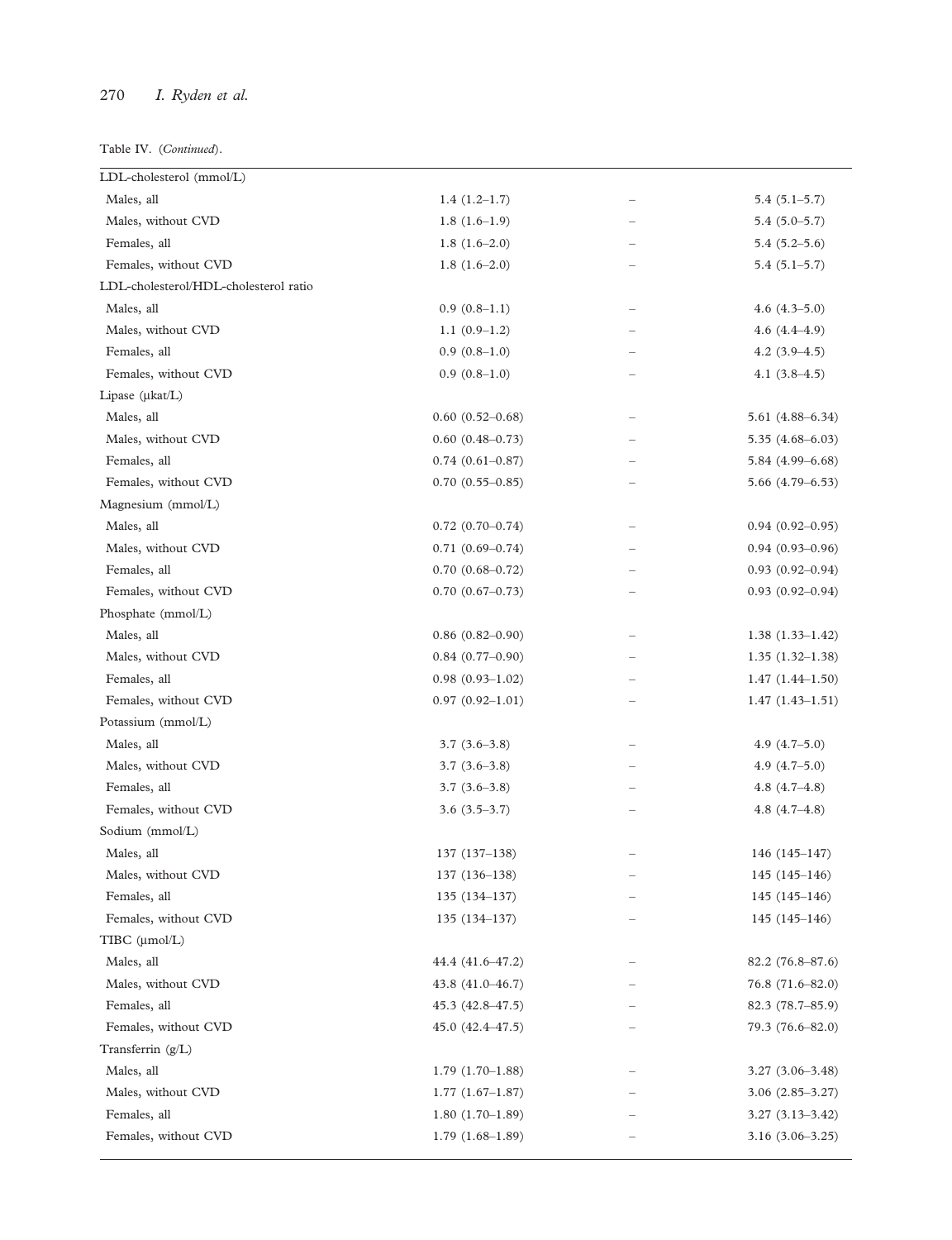Table IV. (Continued).

| Transferrin saturation (%) |                     |                      |
|----------------------------|---------------------|----------------------|
| Males, all                 | $13(10-16)$         | $57(54-60)$          |
| Males, without CVD         | $13(9-18)$          | $59(55-63)$          |
| Females, all               | $13(12-14)$         | $50(45-55)$          |
| Females, without CVD       | $14(12-16)$         | $51(46-56)$          |
| Triglycerides (mmol/L)     |                     |                      |
| Males, all                 | $0.64(0.58-0.69)$   | $3.14(2.63-3.66)$    |
| Males, without CVD         | $0.63(0.58-0.69)$   | $2.92(2.54 - 3.30)$  |
| Females, all               | $0.60(0.51-0.69)$   | $3.06(2.48-3.63)$    |
| Females, without CVD       | $0.59(0.50-0.67)$   | $3.18(2.57-3.78)$    |
| Urate $(\mu \text{mol/L})$ |                     |                      |
| Males, all                 | $221(201-242)$      | 495 (474-515)        |
| Males, without CVD         | 217 (196-238)       | 484 (455-512)        |
| Females, all               | 178 (170-187)       | 434 (401-467)        |
| Females, without CVD       | 178 (168-188)       | 422 (397-446)        |
| Urea (mmol/L)              |                     |                      |
| Males, all                 | $4.00(3.73 - 4.27)$ | $11.22(9.75-12.69)$  |
| Males, without CVD         | $3.92(3.58 - 4.26)$ | 10.51 (9.08-11.94)   |
| Females, all               | $3.63(3.51 - 3.75)$ | $9.60(9.14-10.07)$   |
| Females, without CVD       | $3.62(3.50-3.74)$   | $9.48(8.74 - 10.21)$ |

between the two groups. For males only urate showed a significant difference. Still, the reference interval limits for urate after exclusion of individuals with CVD remained within the 90% confidence interval for all males. For females, only cholesterol, CRP, transferrin, and apolipoprotein ratio showed significant differences between the groups at the  $P = 0.01$  level. However, even if there were significant differences between the groups the 90% confidence interval for the reference values were not separated. The reference values with and without the CVD group are presented in Table IV.We chose to divide the reference values according to sex as most laboratory information systems handle sex-specific reference values. For several of the analytes the sex differences are small, and thus the same reference interval could be used for both sexes.

The reference values were compared with the corresponding values obtained in the Nordic Reference Interval Project presented in the Appendix (11,12), (available online at http://www.informahealth care.com/doi/abs/10.3109/03009734.2011.644873). In the present study the upper reference for ALT in men was significantly lower than the value reported in NORIP but similar to the previous finding in this cohort at 70 years of age (8). The reference intervals for albumin, alkaline phosphatase, creatinine (females), g-glutamyltransferase, triglycerides, urate,

and urea were slightly higher, while the reference intervals for bilirubin, cholesterol, and iron were slightly lower in comparison with NORIP. Thus, several of the reference values differed in comparison with the NORIP reference intervals.

In conclusion, common reference values are important to facilitate collaboration and reduce errors caused by erroneous interpretation of test results. Several reference values in the literature are old. Considering the changes in society and the health care system, including the laboratory tests used, data that are older than 15–25 years may not be representative for today. In our opinion, reference values should be re-evaluated regularly to ensure that they still are appropriate for the patients of today. Sex- and age-specific reference values should be used to interpret results of laboratory tests.

#### Acknowledgements

This study was financially supported by the Uppsala University Hospital Research Fund.

Declaration of interest: The authors report no conflicts of interest. The authors alone are responsible for the content and writing of the paper.